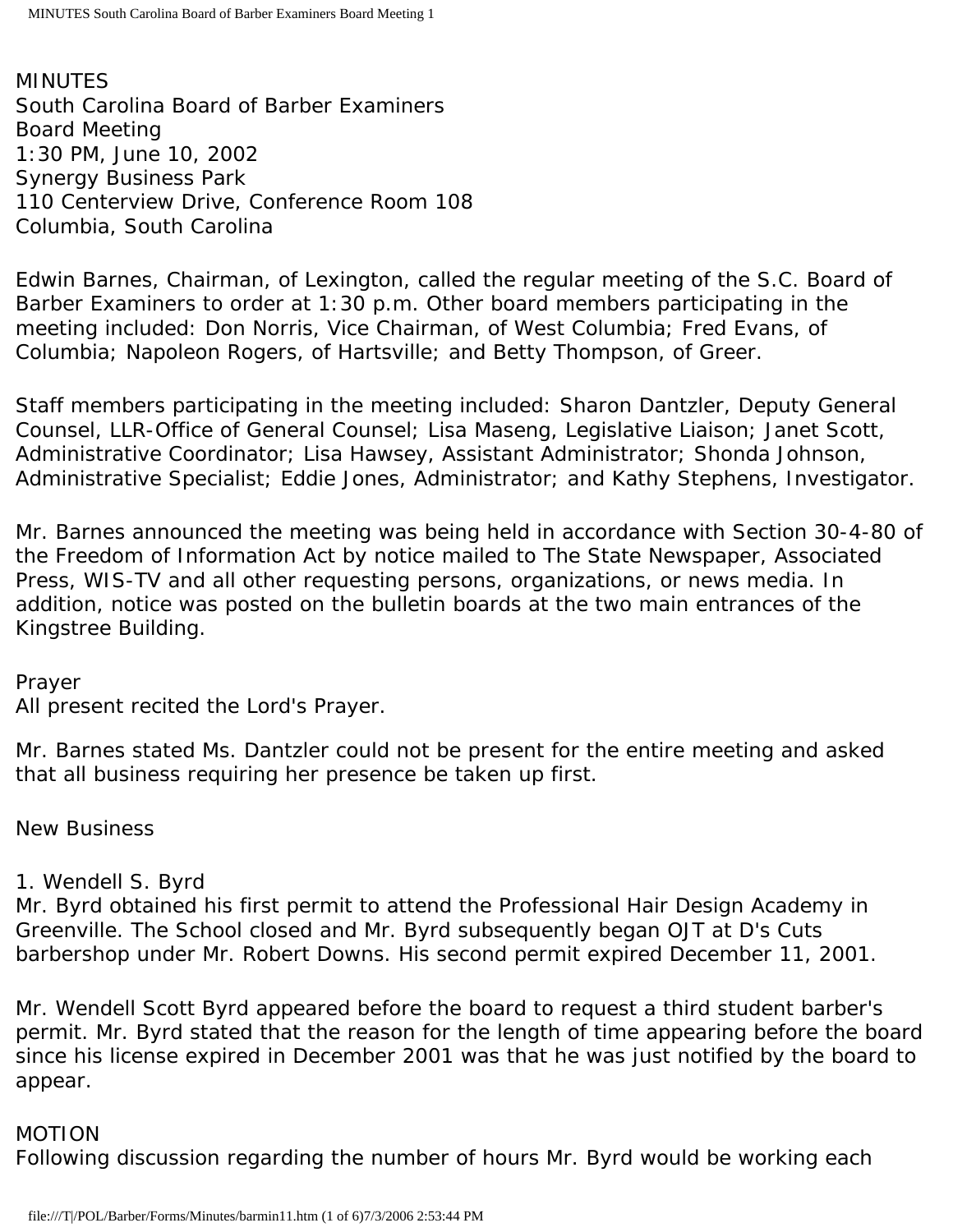week to obtain all the necessary hours for a license, Mr. Norris moved to grant a third student permit. Mr. Rogers seconded the motion, which carried unanimously. Mr. Evans recommended that Mr. Byrd look for an alternative instructor to obtain all the necessary hours to qualify for a license.

# 2. Larry D. Irby

Mr. Irby was issued a permit while he was at Heath barbershop, where he completed one year and six months (1½ years) of OJT. He left because his instructor moved out of this barbershop. His second permit was issued for him to complete OJT at Pauling barbershop. He was at Pauling barbershop for two months and left because he thought he had enough hours to obtain his license. When he realized he did not have enough hours he attempted to return to Pauling barbershop; however, another individual had filled his vacancy. Mr. Irby is requesting a third barber permit.

## MOTION

Mr. Rogers moved to grant a third student permit. Mr. Norris seconded the motion, which carried unanimously.

3. Carlos Breaker did not appear.

## 4. James E. Watley, Jr.

Mr. Watley is applying for a Master Hair Care Apprentice License. Early in 2000, an incident took place in which Mr. Watley was charged on December 29, 2000, with assault with intent to commit criminal sexual conduct. Mr. Watley stated he was only convicted of assault and battery against an individual, Ms. Williams, who he was dating at the time of the incident. On March 9, 2001, he was sentenced to five years probation. Mr. Tollison, in Laurens County is his probation officer. Mr. Watley stated he had never been in trouble before and expects to be released from probation upon completing school and paying court costs. He further stated that this incident did not take place in a barbershop. This charge took place in Greenwood County. Mr. Watley is requesting to take the state board exam.

# MOTION

Ms. Thompson moved to grant Mr. Watley's request to take the exam. Mr. Rogers seconded the motion, which carried unanimously.

# 5. Harley's Barber College

On April 8th Harley's Barber College appeared before the DRC and received a one-year probation. Harley's Barber College contends they satisfied all of the hours prior to the hearing and indicated that Mrs. Harley will ensure all hours are accurate and sent to the board on time. They are applying for accreditation this year and feel that the one-year probation would hinder students from receiving financial aid. The board approved the probation during its April 8, 2002 meeting. The college is now requesting the board reduce the probation. Cecilia and Douglas Harley appeared before the board. Ms. Harley stated that during 1997, 1998 and 1999, they were sending in monthly student hours,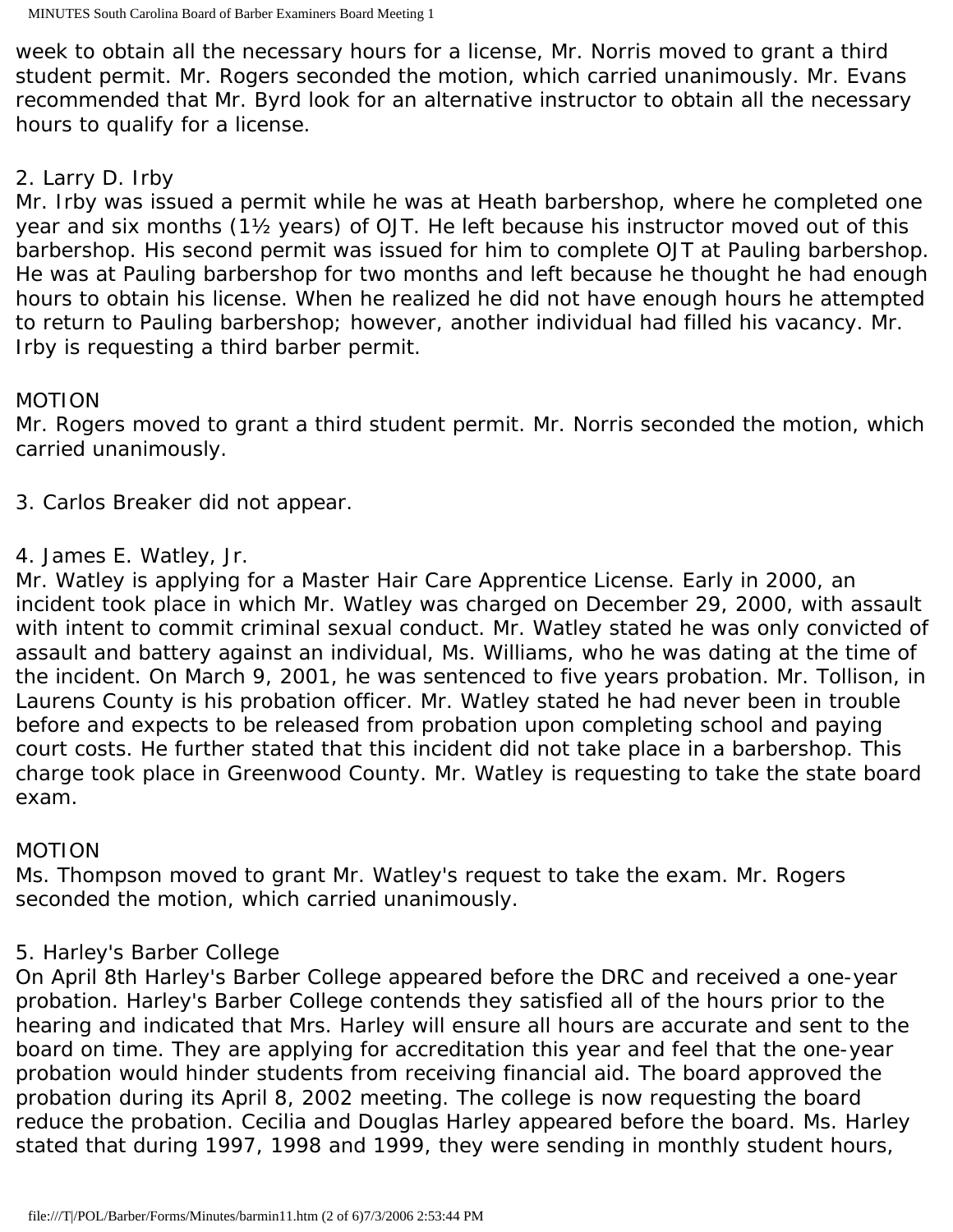but during a Barber Board meeting for the schools in 1999, there was a misunderstanding on their part and the school discontinued sending in monthly hours. However, the college continued to maintain the hourly records at the school. The school was also advising the board of the student's total hours, and notified students of their hours. Upon learning of the requirement,

the college began sending in monthly hours retroactive to the present time and before the DRC hearing at the board. Ms. Harley stated that there were some students who were starting school without permits but their applications had been received at the office.

#### MOTION

Mr. Evans moved this matter be discussed in executive session. Ms. Thompson seconded the motion, which carried unanimously.

### 6. Styletrends Barber College

Styletrends Barber College appeared before the DRC on April 8th at which time they were fined \$1,500.00 and were placed on a one-year probation. This action is a result of a routine school inspection by Investigator Raymond Lee on December 6, 2001. During the inspection Mr. Lee noted that three individuals were working on the public without student permits and without an instructor present. The board approved the fine and probation during its April 8, 2002 meeting. The school is requesting that the board reconsider the fine and probation. Ms. Alice Mangum appeared before the board. She stated that as a result staffing problems, mistakes were made and the school corrected the problem as outlined in a letter from the school dated April 22, 2002. The school is apply for accreditation and feels reducing the fine and probation period would benefit their efforts to obtain accreditation. Investigator Raymond Lee stated that the school was one of the best schools in South Carolina. However, when he arrived at the school, there was no instructor available. Students were on the floor cutting hair, and no applications had been sent in for their licensure. Also, upon checking the clock and records, the students had been receiving hours for time on the floor. The permit applications were prepared 30 days prior to Mr. Lee's visit by Ms. Charlene McLeod but she had not mailed them to the board prior to going on leave of absence and did not advise anyone of this matter. Ms. Mangum stated that this was an oversight and procedures were set up to make sure this did not happen again and the applications were mailed in.

### MOTION

Mr. Evans moved that this matter be discussed in executive session. Ms. Thompson seconded the motion which, carried unanimously.

### 7. Christian A. Dubois

On July 28, 2000, Mr. Dubois was cited for allowing unlicensed practice in his shop, Butta Cutz Beauty Shop. On September 11, 2000, the DRC fined him \$1,800.00 and agreed to allow him to pay the fine within 90 days. Mr. Dubois' shop license was renewed on September 6, 2000 along with student permits and his license; however, Mr. Dubois has not paid the fine. Staff mailed a suspension letter, along with a cease and desist order on March 15, 2001 (through certified mail). The letter and order were signed for on March 21, 2001. Mr. Dubois has been serving a two-year sentence for possession of marijuana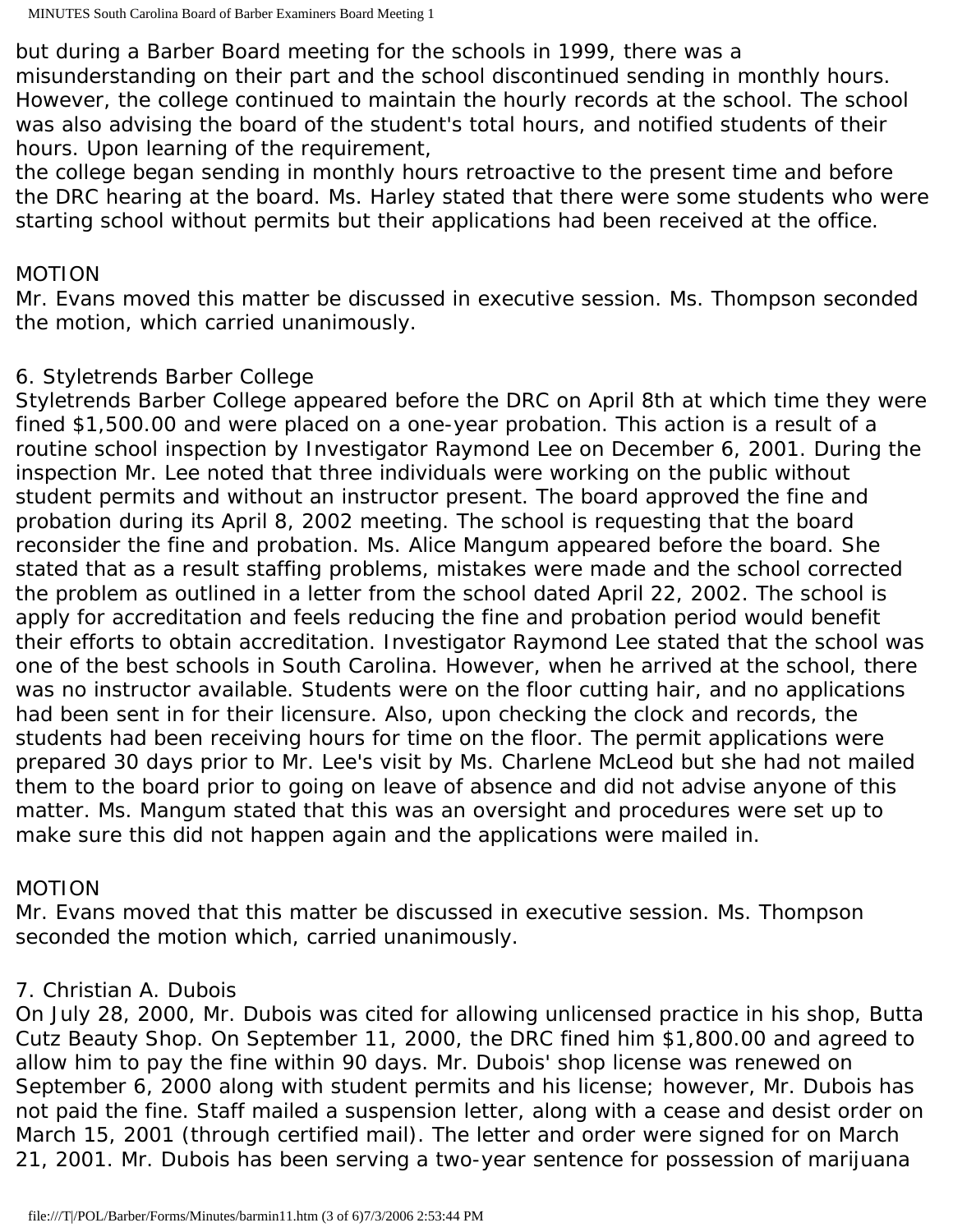and has been approved for work release. Mr. Dubois submitted a statement in lieu of his appearance before the board. Mr. Dubois is currently incarcerated in Coastal Pre-Release in North Charleston, SC. The board tabled this matter until Mr. Dubois could personally appear before the board. Additionally, he will be required to submit a current SLED report.

8. Betty's College of Barbering & Technology of Beauty Betty Daniels appeared before the board for clarification of the Barbering Law.

Ms. Lisa Maseng, Legislative Liaison with LLR, met with the board. She discussed working with the board developing or enhancing the barber practice act. She also advised that she would be meeting with legislators during the summer to discuss legislative matters that will be forthcoming in the upcoming legislative session that may affect the board. Ms. Maseng worked for 21 years at the Commerce Department, in communication and legislative issues. She stated that she is looking forward to working with the Barber Board.

## Executive Session

The Board entered executive session to discuss disciplinary actions. Return to Public Session to Report on Executive Session Mr. Barnes noted for the record that no action was taken during the time the board was in executive session.

Disciplinary Reports MOTION

Mr. Rogers moved that the Disciplinary Reports dated May 13, 2002 (Case numbers 66- 2266 - 66-2387) and the Disciplinary Report dated June 10, 2002 (Case numbers 66- 2349 - 66-2420) be accepted as submitted. Mr. Evans seconded the motion, which carried unanimously.

Complaints Approval Report MOTION

Mr. Evans moved that the Complaints Approval Report dated June 10, 2002 be accepted as submitted. Mr. Rogers seconded the motion, which carried unanimously.

Harley's Barber College

MOTION

Mr. Evans moved to drop the probation period to 90-days and the fine will stand. Mr. Rogers seconded the motion, which carried unanimously.

Styletrends Barber Academy, Inc.

### MOTION

Mr. Evans moved to drop the probation period to 90-days and the fine will stand. Mr. Rogers seconded the motion, which carried unanimously.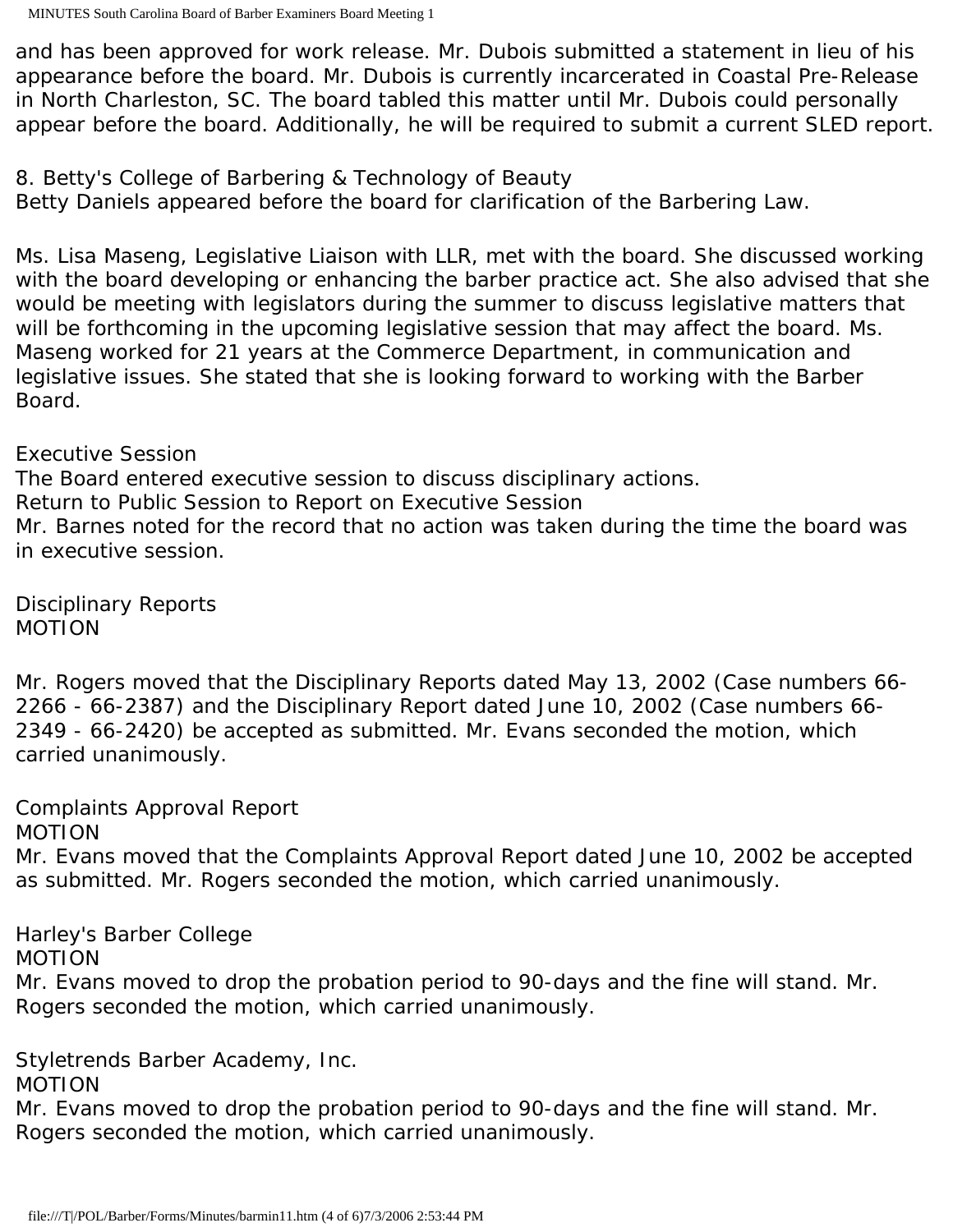Christian A. Dubois MOTION

Mr. Evans moved that Mr. Dubois submit a SLED arrest record to the board for further discussion. Mr. Norris seconded the motion, which carried unanimously.

Approval of the April 8, 2002 Meeting Minutes

Mr. Norris moved the minutes of the April 8, 2002 meeting be approved. Mr. Evans seconded the motion, which carried unanimously.

Carlos Breaker - Approval of hours from Tolliver's Beauty College MOTION

Mr. Evans moved that Carlos Breaker's 1502 hours obtained at Tollivers Beauty College be approved. Mr. Norris seconded the motion, which carried unanimously.

9. Thomas H. Starnes, Jr. - Reissuance of Barber Temporary Work Permit Mr. Starnes appeared before the board to request an additional barber temporary work permit. Mr. Starnes's barber license expired in 1997, when he changed professions and started working in the video poker industry. He stated that he was issued a 90-day temporary work permit that was due to expire, but needed an additional work permit so that he could work until he could take the practical exam July 8, 2002.

### MOTION

Mr. Evans moved that Mr. Starnes be granted a 60-day temporary work permit so that he could take the practical exam. Mr. Rogers seconded the motion, which carried unanimously.

### Chairman's Remarks

Mr. Barnes stated that he appeared at a Senate hearing regarding House Bill 4545, and the bill was tabled. He further stated that the bill would more than likely be brought before the legislature again next year.

Chairman Barnes requested a financial statement regarding the Barber Board budget and revenue for the next board meeting. He would like to know why with the previous license fee increases, was the board low on funds for board member travel.

# Unfinished Business

# 1. Instructors Exam

Mr. Jones discussed a letter and sample instructor exam questions submitted by Experior testing service. Mr. Barnes questioned the board's ability to assess the exam without seeing the actual exam and asking questions regarding the development of an exam for South Carolina. He asked that the administrators of the testing group and NIC meet with the board or a member of the board at the next meeting to provide more information regarding the exam. He further suggested the board could sign a confidentiality statement that the exam questions would remain under tight security.